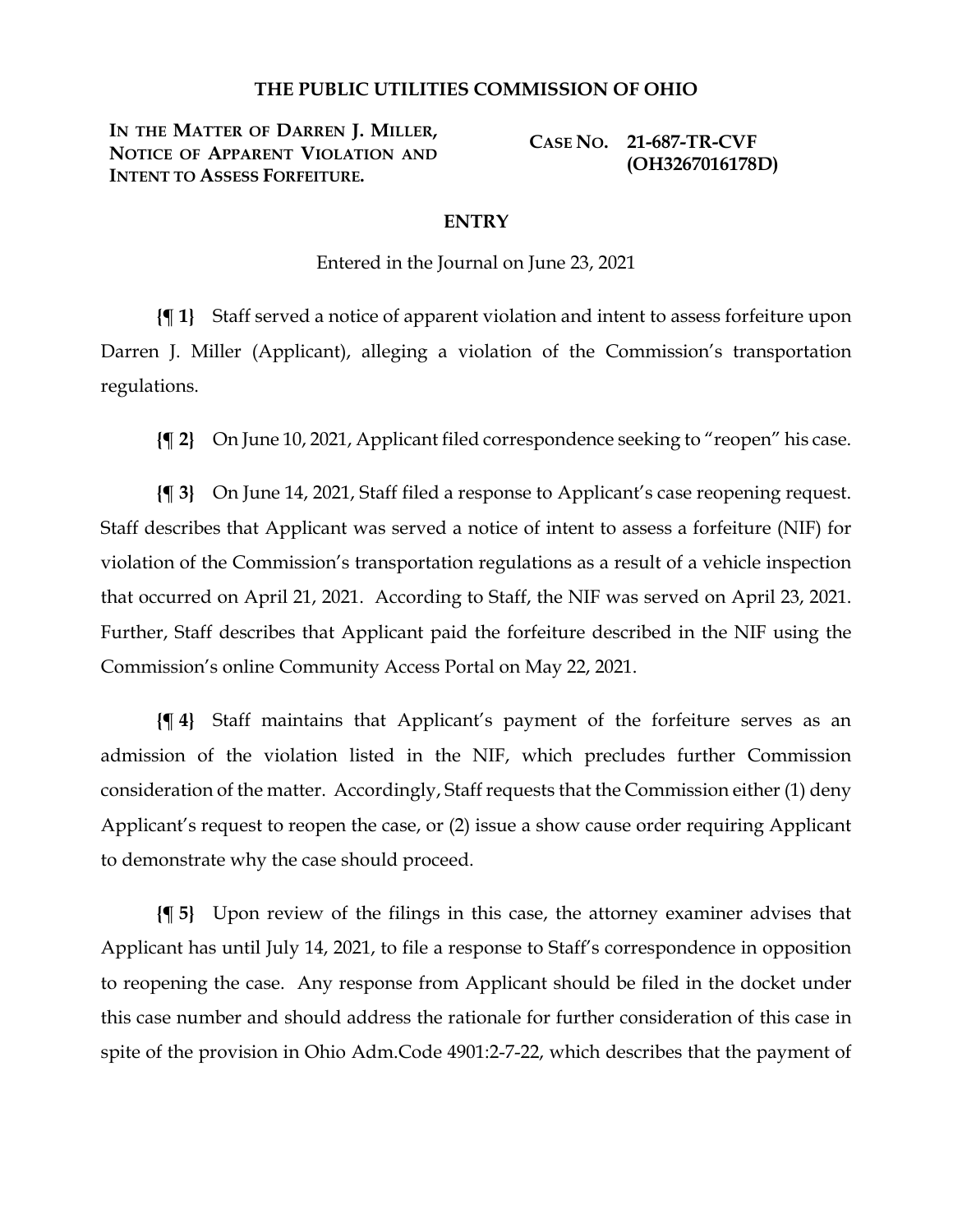a civil forfeiture constitutes an admission of the violation of the Commission's transportation regulations that terminates all further proceedings as to the violation.

**{¶ 6}** At the conclusion of Applicant's time for response, the Commission, or the attorney examiner, will determine whether this matter should be opened for further consideration, or dismissed.

**{¶ 7}** It is, therefore,

**{¶ 8}** ORDERED, That Applicant has until July 14, 2021, to file a response to Staff's correspondence in opposition to reopening the case. It is, further,

**{¶ 9}** ORDERED, That a copy of this Entry be served upon all parties of record.

THE PUBLIC UTILITIES COMMISSION OF OHIO

*/s/Michael L. Williams*

By: Michael L. Williams Attorney Examiner

NJW/hac